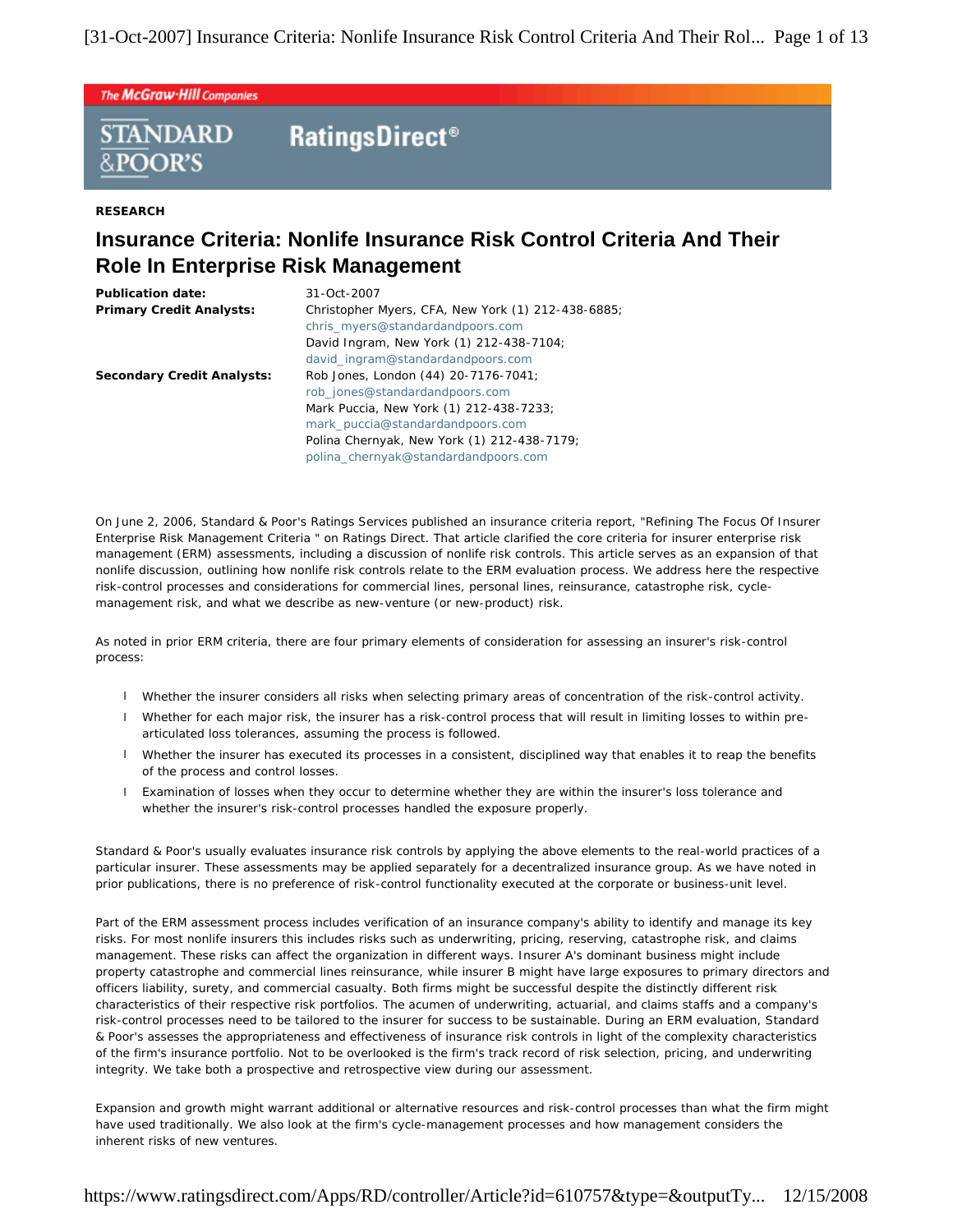This report explores some of the challenges faced by nonlife insurers and highlights, in a suggested order of importance, some better practices followed throughout the industry to control the varied nonlife insurance risks. However, the outlined risks and the best practices described do not make a complete list, and this list is not meant to be prescriptive. Indeed, there are other processes that companies use to perform good risk controls. The practices explained here show the level of detail and range of information that Standard & Poor's uses in forming our ERM opinion.

This article is structured with seven sections. The first is General Risk Control. General risk control highlights risk considerations and potential controls for common risks faced by most insurers and reinsurers. This section should serve as a starting point for an insurance risk-control assessment of nonlife insurers.

Four sections follow the general risk-control section. These sections are tailored to the unique aspects of personal lines, commercial lines, reinsurance, and catastrophe risk and are risk considerations additional to those highlighted in the General Risk-control section. For example, a national personal lines writer would logically be exposed to general insurance risks, but would also be susceptible to personal lines risk considerations and (potentially) catastrophe risk.

The final two sections cover cycle-management risk and risks associated with new ventures. These two sections are common to all insurers and reinsurers and, given their level of importance, are addressed separately.

While we present here the areas of consideration in multiple stages, our analysis and any discussion and feedback are conducted fluidly, touching on all applicable risks and controls concurrently, with the degree of variation dependent on the significance of any particular risk factor.

# **General Risk Control**

In our assessment of nonlife risk control, we review the controls in the context of six focal areas: 1) how risks are identified, 2) how risks are monitored on an ongoing basis, 3) what standards and limits help ensure risks are within tolerance, 4) how such guidelines are enforced, 5) what risk-management strategies are employed, and 6) what process is in place to learn and enhance the risk-control process.

The review process seeks to understand what practices are followed, the appropriateness of those practices, how consistently those practices are followed, and the track record of the firm.

# **Risk identification**

Standard & Poor's examines what the firm's insurance risks are and assesses the effectiveness of the process used to identify risks. Internal sources for risk identification might include interviewing management, examining the planning process, or conducting a robust internal audit. External sources may include literature reviews, industry conferences, external audits, and regulatory and rating agency feedback. The better firms have an active process and are not overly dependent on one or two sources to identify risk. Ultimately, if risks are not properly identified, all other approaches for risk control may be undermined.

A risk-identification process is rated favorable if risks are classified in actionable terms rather than in passive terms. Windstorm is certainly a risk, but it is not actionable. If the risk is market concentration, that is actionable. Management can change their concentration; they cannot change windstorms.

There are common insurance risks faced by most property/casualty (P/C) insurers, often in varying degrees. These include:

- l Natural or man-made catastrophes.
- l Deficient pricing or underwriting.
- l Cycle management.
- l Adverse reserve development.
- l Claims volatility.
- l Misclassification of risk (information risk, agency risk).
- l Concentration and accumulation of risk.
- l External influences, such as regulators, legislatures, and competitors.
- l Media risks and reputation risks.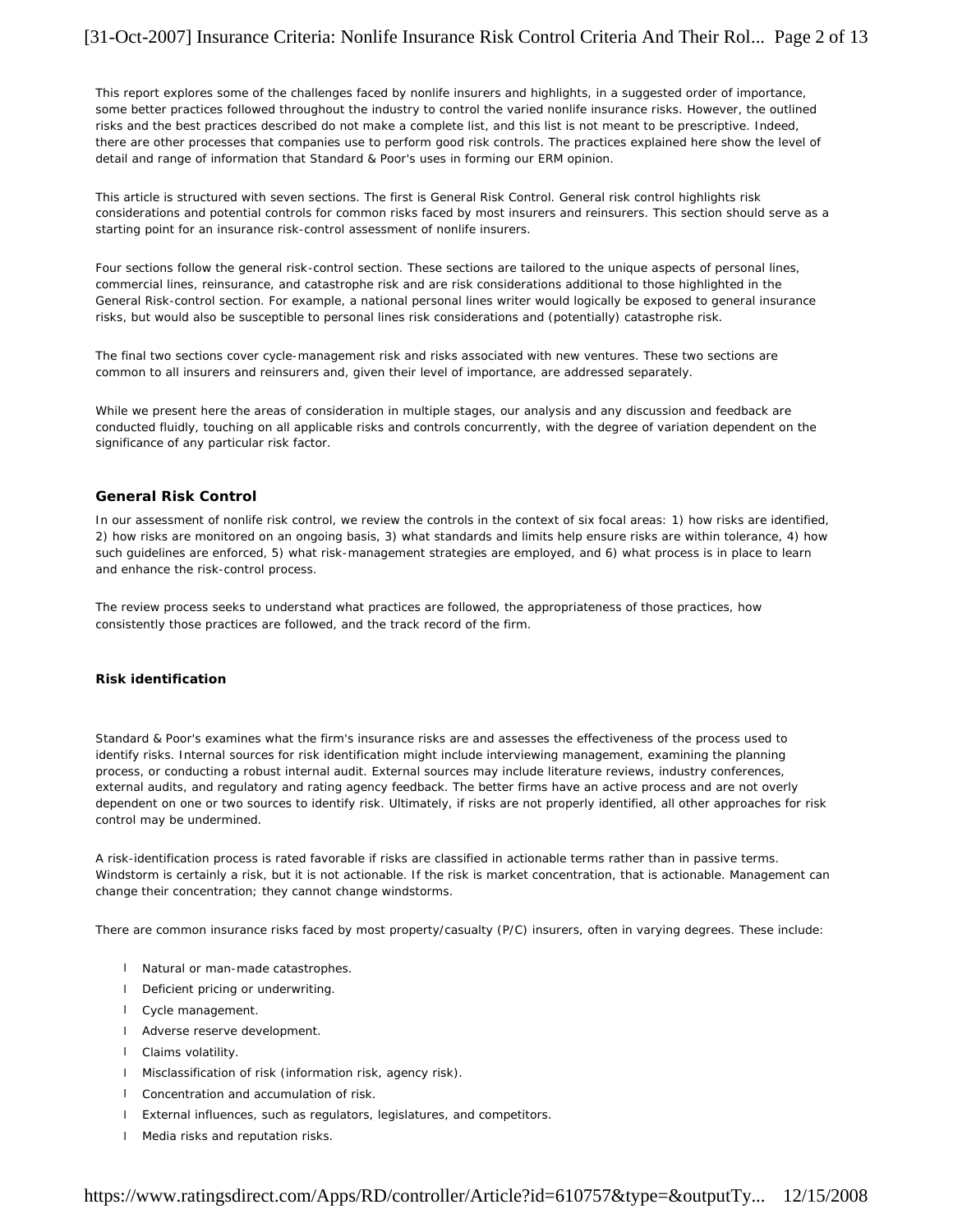This list is by no means exhaustive, and insurers face these or other risks in varying degrees. For example, all P/C insurers face a degree of cycle-management risk. However, a personal auto writer may have relatively low adverse reserve development risk compared to a carrier with an extensive workers' compensation portfolio.

Models may support pricing, risk selection, catastrophe risk, and reserve development and generally help in identifying inherent risks, but the use of models creates its own risks. These risks are caused by management decisions and actions, and can be controlled by management. Standard & Poor's favorably views insurers that identify significant model risks when they exist.

# **Risk monitoring**

Standard & Poor's assesses the risk-monitoring process and how information is used to measure and control risks. The timeliness and relevance of the information and how the risk focal points align with the risk characteristics are key considerations. We also consider the board's involvement and oversight of senior management teams alongside risktracking in the field.

As firms grow into different product lines and geographies, the benefits of diversification may be offset by the need for more complex systems capable of identifying a broader set of risks. Likewise, smaller firms or specialty carriers may benefit from certain knowledge advantages—expertise that other firms might not have—in their writings, but risk large concentrations. We assess how these trade-offs are considered and tracked.

Insurance risks are dynamic and will continue to grow in complexity, and the need for robust information technology and operations management grows with that complexity. Our assessment includes evaluation of the technology employed, the people responsible, the frequency of the process, and how this supports other risk-control elements.

One area of risk monitoring where Standard & Poor's has seen a particularly broad divergence of practice is in the monitoring of terms and conditions (T&Cs). Some firms maintain steadfastly that it is impossible to monitor T&Cs real-time, while others claim they are doing it. Often monitoring is limited to periodic underwriting audits or peer reviews done well after T&Cs are in place. However, a few firms are actively working to remedy situations in which their ability to track T&Cs is not on par with their ability to track rate or premium growth. Standard & Poor's strongly believes that this is an important aspect of insurance risk control, and insurers with better T&C risk-monitoring capabilities are judged as having better ERM.

#### **Risk limits and guidelines**

Having established risk limits helps to minimize surprises. Standard & Poor's wants to understand how limits are established and communicated and examines the relevance of such limits to the tolerance and risk appetite of the firm. An important consideration is the appropriateness of risk limits in light of the insurer's acumen in each area of risk taking. Stronger firms may have limits established on multiple dimensions, such as by client type, coverage, capacity, geography, etc., and adjust these limits often based on expertise and available capital, which support the overall risk tolerances of the firm.

Firms should be able to distinguish how individual limits and guidelines are more or less effective than others for the risks that they entertain. For example, prudent pricing and reserving practices for excess casualty business differ from those applied to property catastrophe business.

We also look at how limits and guidelines evolve over time. Factors such as the underwriting cycle, loss experience, and risk learning may influence that evolution.

Stronger firms are able to articulate current positions for each major insurance risk, how these positions track against limits, and forecasts of future risk levels versus plan.

# **Risk limit enforcement**

Standard & Poor's assesses the enforcement process and the relevance to risk. Limited delegated authority, peer reviews, and internal audits are examples of limit enforcement. Stronger firms have robust and timely mechanisms with multiple checks to ensure that risk taking is aligned with risk appetite. We assess the effectiveness of such mechanisms and how they evolve within the insurance cycle.

# **Risk management**

Standard & Poor's assesses the risk-management practices of the firm in a way that losses are largely expected and are within the firm's tolerance. Stronger firms employ several favorable practices to treat their key insurance risks, which should minimize the likelihood that losses will be outside the boundaries of the firm's appetite.

Our assessment considers the effectiveness and appropriateness of models used, reinsurance and retrocessions employed,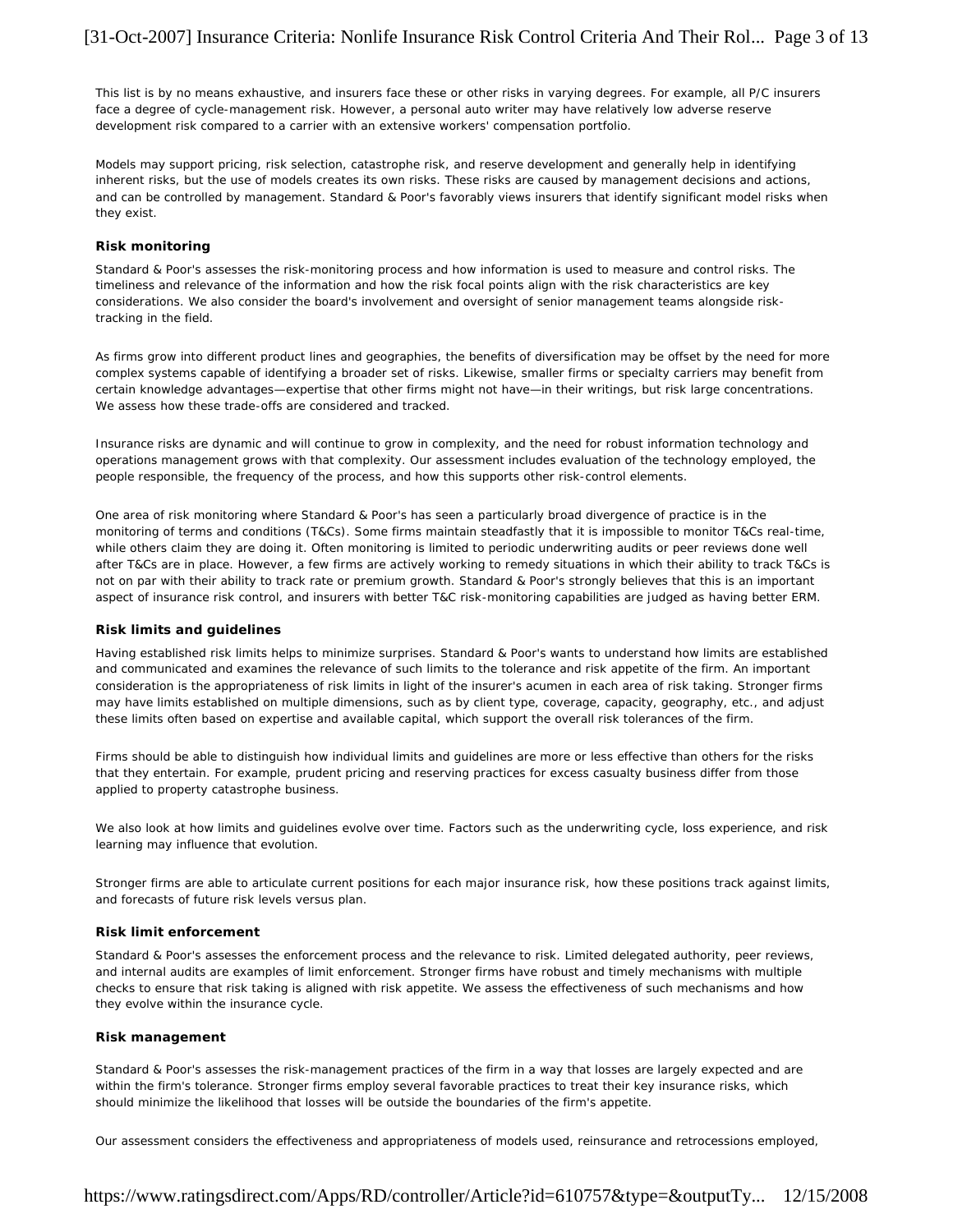# [31-Oct-2007] Insurance Criteria: Nonlife Insurance Risk Control Criteria And Their Rol... Page 4 of 13

and other methods used to transfer or mitigate risks. Likewise, when the decision is to retain risks, we assess the reasoning behind that decision. Diversification is considered as well, with the recognition that in some instances a concentrated position of specialty writings may present certain competitive and risk-management advantages. A key consideration is the risk-selection capabilities of the firm and its ability to diversify within its strategy, even if that strategy is focused on a particular product or geography.

Risk management goes beyond internal control processes. Better firms educate and guide the insurance buyers as to loss potential so as to build awareness of best practices for all involved in the risk-transfer process. Examples include losscontrol engineering services for commercial clients and reinsurers training external company underwriters in the insurance risks of new products.

Risk optimization is another consideration. We examine how capital and capacity are disseminated throughout the organization. Stronger firms have a formalized process where capacity utilization is structured to help optimize risk-adjusted returns across the organization.

### **Risk learning**

We evaluate how risk learning interplays with overall risk control. Firms with stronger practices demonstrate a proven, diligent process that results in minimal surprises as risk control is refined over time.

Frequent and concerted review of strengths and weakness surrounding risk control is sound practice. This risk-learning process may involve several general themes that are similar for all types of insurance risks:

- l Internal and external audit feedback.
- l Review of loss expectations versus actual results.
- l Researching and implementing the latest industry best practices.
- l Training and development of both internal staff and external clients.
- l Refining risk-tolerance levels to reflect strengths and weaknesses uncovered in the risk-learning process.

Regular tweaks and enhancements may better position these firms for improved risk taking in the future. This may include testing and updating assumptions and parameters, data, or the models used to reflect current understanding. Sound practice would also recognize and respond to the limitations and usefulness of risk-management tools.

Some other common considerations in the risk-learning process that Standard & Poor's considers include, but are not limited to, the following:

- l Has the firm followed industry best practices in the risk-control process? What can be enhanced?
- l Did the modeled risk aggregations and correlations provide an acceptable range of output?
- l Where deficiencies exist, what is the process to identify and remedy problem areas?
- l How have accident-year results tracked over time relative to expectations? What are the reasons for significant deviations?
- l How effective was the insurer's pricing during changing market cycles?
- l Was the risk-classification process and expectation robust? For those risks misclassified, where did the breakdowns occur? What needs to be changed going forward?

Table 1 outlines examples of favorable indicators of strong general insurance risk control that are in practice today, as well as some less favorable indicators.

# **Table 1**

**Evaluation Of Nonlife General Risk Control**

#### **More Favorable Indicators Less Favorable Indicators**

Risk Identification internal and external information to identify risks; risk types are placed There is a formal process to respond to new or unusual risks; uses in a heat map, and a proactive process to update risks exists; there is an extensive internal index of risk types with which to catalogue submissions; identifies risk in an actionable framework; looks at multiple possible risk types and risk drivers; validates risk list broadly, both internally and externally; takes forward- and backward-looking

New risks are typically identified only after a loss occurs; looks only at the past when identifying risks; risks are identified as broad categories only; identifies most risks as nonactionable things that happen to the company; management is focused on one or two key risk indicators; uses only internal view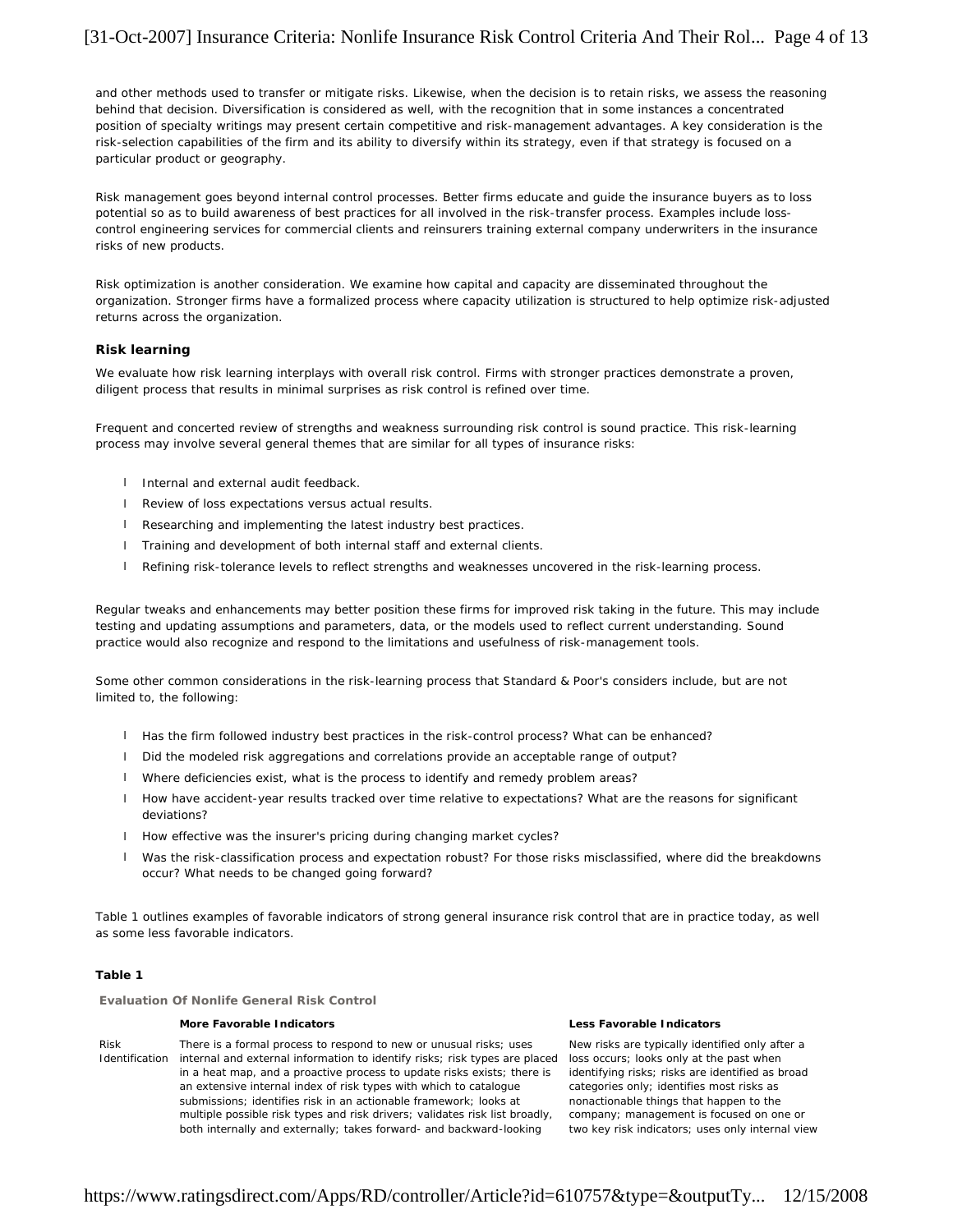Risk Monitoring Risk reports are produced regularly and presented to top management and appropriate field management; risk reports provide information in time to make decisions; robust cycle-management process, including active tracking of market rates and drifts in terms and conditions; data analysis includes both historical internal results and those general to the industry. Such controls may be dependent on having: Multiple views of how risks accumulate, correlate, and aggregate, such as by geography, product, layer/attachment, contract type, construction type, or peril; use of multiple metrics to measure such exposures as PMLs, VaR, market share, gross/net, and deterministic and stochastic outputs; often several methods with conservative adjustments are used measure cycle conditions. to produce these outputs; risk reports that clearly outline exposures versus gross and net limits.

Risk Limits and **Standards** Guidelines are readily accessible and frequently updated via intranet application; these outline appropriate underwriting guidelines, pricing processes, claims management processes, and the use of reserving protocols; limits and guidelines are developed jointly among actuarial, claims, underwriting, and finance; guidelines and results are periodically measured against third-party opinion; the firm is reluctant to release reserves quickly following favorable accident-year development; rigorous process to test and validate loss expectations; multiple methods are applied to develop reserve estimates; formal guidelines exist as to when applicable reinsurers or retrocession carriers should be informed for claims support decisions or actions; there is a formal process to respond to new or unusual risks.

Risk Limit Enforcement Clear accountability exists when limits are breached, with escalation procedures; significant risks or decisions require multiple internal signoffs at defined levels; compensation tied to risk limits; frequent internal and external audit process, with results tied to compensation; peer review process to assess significant risks and clear definition of "significant"; actions are outlined to address limit breaches and are consistently followed.

Risk Management There is a clear and consistent strategy for risk transfer (reinsurance, Cat Bonds, ILWs, etc.); several checks exist to assure data integrity, and clear responsibilities exist to assure accountability of information; central system to interface claims, actuarial, underwriting, and finance exists. Strategies or initiatives in one function flow through to and are understood by other functions; there is a centralized process for assessing terms and conditions of reinsurance and retrocession placements to assure consistency and fluidity of coverage and financial integrity of counterparties; regular dialogue and feedback loops among claims, actuarial, and underwriting is clearly evident; exit strategies or capacity constraints are predetermined in case market conditions deteriorate; diversification strategies exist to balance the risk profile; strategy is in place to respond to adverse cycle conditions.

Risk Learning Pricing models and contract structures are frequently updated to reflect Pricing models are updated infrequently or only new research, findings, or market conditions; frequent and required training for insurance professionals regardless of position or experience level; white papers outlining emerging risks and their potential effect on insurance risks are produced regularly and distributed to all insurance professionals; constant updating to best practices; postmortem analysis after major Cat events results in timely changes to practices and plans; internal audit and claims analysis used extensively to update underwriting guidelines and processes.

# **Personal Lines Insurance Risk Control**

views when identifying risks.  $\blacksquare$  of risks: identifies only risks that are concerns of regulators or rating agencies; forgets the past when identifying risks.

> Risk-monitoring efforts are limited to what's expected by regulators, auditors, and rating agencies; risk reports take extensive time to produce and are often out of date; one or two reported numbers drive all decisions; reports are always provided in arrears and have limited ability to support proactive decisions; reports are not clear; they require significant analysis to be useable; limited cycle-management process exists, with only one or two variables used to

> Guidelines for micro-level risk concerns such as policy type or customer are not aligned with aggregate tolerance levels; guidelines are updated every few years or only after a significant event; risk-takers rely on a limited number of exposure variables for pricing and decision making; guidelines are disseminated largely via ad-hoc e-mails and memoranda; no central repository exists; reserves are traditionally released quickly following favorable development pattern, without independent review; inconsistent process to respond to new or unusual risks.

> All limits are soft and are often adjusted when breaches are imminent; limits are relaxed when current profits are strong; compensation among field underwriting staff largely linked to top-line growth and new business production; no procedures exist for when breaches occur; each situation is judged on its own merits; internal audits of underwriting, reserving, and claims management are done infrequently.

The use of risk-transfer vehicles happens adhoc, without consideration of other risks that such vehicles may present; communication among claims, actuaries, and underwriters occurs only after a significant loss event; riskmanagement actions are often reactive, and untimely relative to peers; assessment of reinsurance needs and reinsurance placements are largely decentralized and redundant; decisions to retain risks are inconsistent with risk appetite; no strategy exists to respond to adverse cycle conditions.

after an industry-wide change; training is infrequent or is targeted only to less experienced staff; detailed analysis is performed primarily when an explanation is needed for unexpectedly large loss; little feedback offered from claims or reserving to underwriting or pricing; underwriting guideline updates do not regularly reflect claims and internal audit feedback.

Standard & Poor's defines personal lines insurance as the group of offerings traditionally written to address common risks that persons face by operating vehicles and those risks associated with renting or owning a home. These risks are usually short tail in nature. Moreover, coverages are typically more homogeneous than commercial lines cover. Risk for any one policy is low, but exposure management is essential at the portfolio level.

As part of our assessment of nonlife insurance risk control, Standard & Poor's might examine the effectiveness and appropriateness of controls surrounding personal lines insurance. Some insurers have little or no risk in this area, while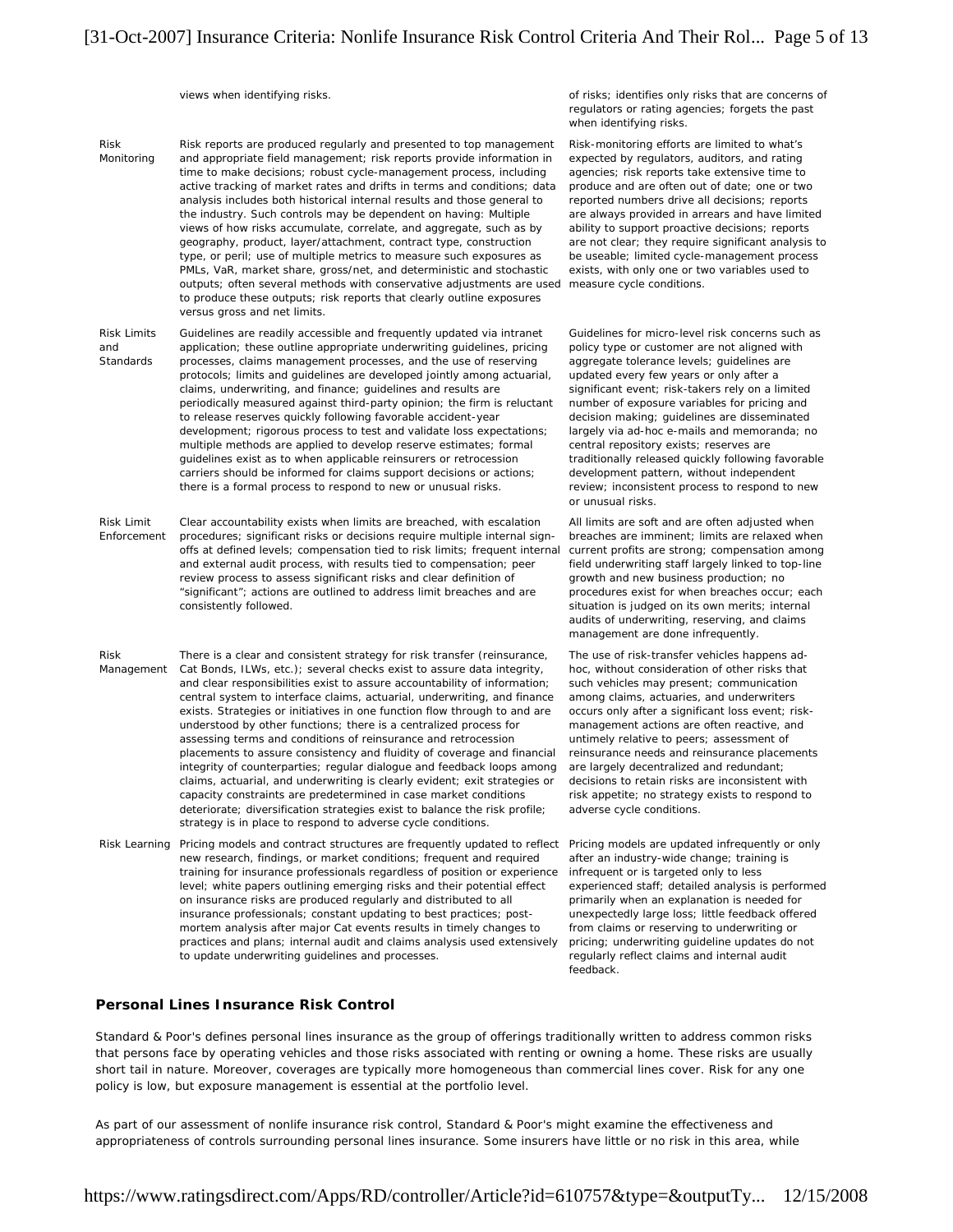others might have extensive writings. The relevance and significance of the risk dictates the level of focus during our evaluation.

Insurers that have significant personal lines operations undergo an assessment of their approach to general insurance risks. As an extension to that analysis, we inform these firms of their inherent personal lines risks and of the related controls for such risks. Our analysis addresses general insurance risks and common risk factors inherent in personal lines insurance that differ in many ways from other insurance lines. Those might include and might not be limited to the following broad categories:

- l Systematic risks. Management of pricing, underwriting, and claims is often automated to some degree. Models and procedure may present pervasive risks throughout the risk portfolio.
- l Risk interaction. Different personal lines products may correlate with one another or with other insurance products in particular ways.
- l Distribution demographics. Risk characteristics of policies may differ depending on directly written or agency-written placements and those sourced through other channels.
- l Claims management. Personal lines claims are typically frequency driven. Necessary controls surrounding timeliness and quality of settlement may differ from those applicable to commercial lines.

Table 2 outlines examples of more favorable indicators of strong personal insurance risk controls that are applied by many insurers today, as well as examples of less favorable indicators.

### **Table 2**

#### **Evaluation Of Personal Lines Risk Control**

|                                     | More Favorable Indicators                                                                                                                                                                                                                                                                                                                                                                  | Less Favorable Indicators                                                                                                                                                                                                                                                                                                   |
|-------------------------------------|--------------------------------------------------------------------------------------------------------------------------------------------------------------------------------------------------------------------------------------------------------------------------------------------------------------------------------------------------------------------------------------------|-----------------------------------------------------------------------------------------------------------------------------------------------------------------------------------------------------------------------------------------------------------------------------------------------------------------------------|
| <b>Risk</b><br>Identification       | Considers nonpolicy-specific influences such as regulation, legal,<br>cycles, competitors, and environment; active claims and legal<br>efforts to understand and influence local regulatory and<br>legislative concerns.                                                                                                                                                                   | No process exists to assure consistencies with<br>reported exposures.                                                                                                                                                                                                                                                       |
| Risk<br>Monitoring                  | Real-time exposure reports, including views of how risks<br>accumulate, correlate, and aggregate, such as by geography,<br>product, layer/attachment, contract type or peril; active tracking<br>of policyholder behavior, with links to potential risk concerns.                                                                                                                          | Exposure monitoring is largely done in arrears, with<br>lags of up to a month or more.                                                                                                                                                                                                                                      |
| <b>Risk Limits</b><br>and Standards | Guidelines are formally documented, readily accessible, and<br>frequently updated via intranet application; multidimensional<br>rating process is used to price most risks; on-site claims<br>adjustment within 24 hours of reported losses; proactive claims<br>management process where adjusters engage policyholders<br>following a significant event and prior to claims being filed. | Guidelines for micro-level risk concerns, such as for<br>each product, are not inline with aggregate tolerance<br>levels; rating is primarily dependent on manual work-<br>ups by an underwriter; the same underwriting<br>approach and system is applied regardless of<br>distribution method (e.g., agency vs. Internet). |
| <b>Risk Limit</b><br>Enforcement    | Pricing systems are randomly checked for integrity of outputs;<br>pricing and projected losses are periodically checked against<br>actual results.                                                                                                                                                                                                                                         | No process exists to validate model outputs; pricing<br>and projected losses are rarely checked against actual<br>results.                                                                                                                                                                                                  |
| <b>Risk</b><br>Management           | Minimal usage of third-party administrators; active process to<br>educate policyholders of methods of controlling risks; considers<br>nonpolicy-specific influences such as regulation, legal, cycles,<br>competitors, environment.                                                                                                                                                        | Communication with policyholders is largely<br>nonexistent; policyholder turnover is high relative to<br>the industry; heavy reliance on third-party<br>administrators.                                                                                                                                                     |
| Risk Learning                       | Pricing models and contract structures are frequently updated to<br>reflect new research, findings, or market conditions.                                                                                                                                                                                                                                                                  | Limited feedback from internal audit; limited training<br>of risk professionals.                                                                                                                                                                                                                                            |

# **Commercial Insurance Risk Control**

Standard & Poor's defines commercial insurance as the group of offerings traditionally written to address the various risks that businesses and organizations face when producing products or providing services. These business risks are typically not financial and may include the risk of injury or damages to employees, customers, suppliers, or infrastructure.

As part of our assessment of nonlife insurance risk control, Standard & Poor's might examine the effectiveness and appropriateness of controls surrounding commercial lines insurance. Some insurers have little or no risk in this area, while others might have extensive writings. The relevance and significance of the risk dictates the level of focus during our evaluation.

Insurers that have significant commercial lines operations undergo an assessment of their approach to general insurance risks. As an extension to that analysis, we inform these firms of their inherent commercial lines risks and of the related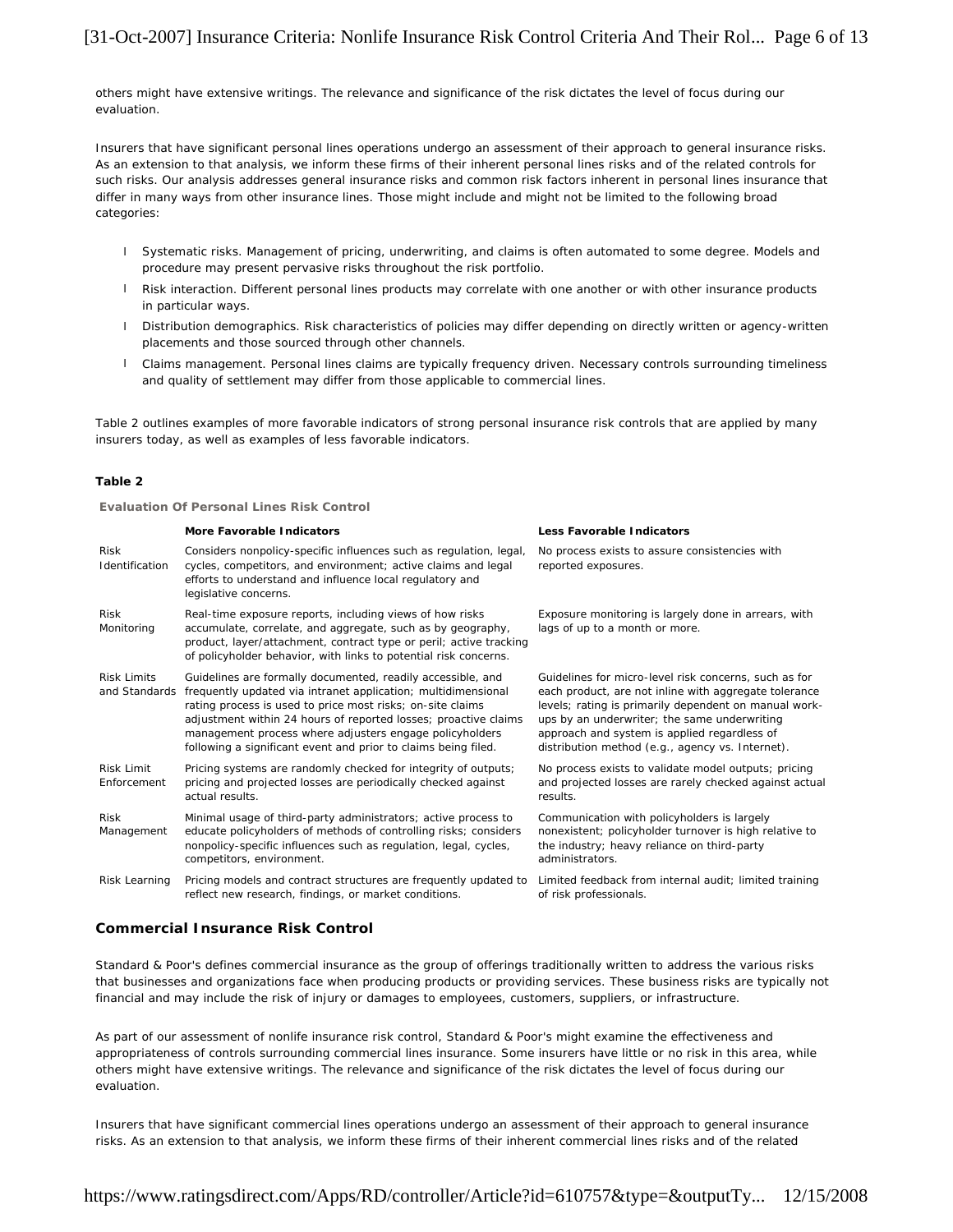controls for such risks. Our analysis addresses general insurance risks and common risk factors inherent in commercial lines insurance that differ in many ways from other insurance lines. Those might include and might not be limited to the following broad categories:

- l Length of liabilities. Long-tail lines often have different risk considerations compared with short-tail lines (e.g., reserves, pricing adequacy). Moreover, these considerations often extend beyond insurance risk (e.g., asset/liability management (ALM) risk).
- l Frequency and severity. Some products, such as excess casualty, are prone to severity exposures, and commercial package policies might have both severity and frequency exposures.
- l Customer demographics. Portfolio considerations, such as average account size, industry, or geography, might present different risk considerations that demand particular risk controls.
- l Risk interaction. Different commercial lines products might correlate with one another or with noncommercial insurance products in ways that warrant specific risk controls.
- l Claims management. Commercial lines coverages are often specialized, and related claims can be extremely large. The specialty and severity features of commercial coverage cause claims-management approaches to a product liability loss, for example, to differ from an owner's, landlord's, and tenant's policy loss.

A firm can execute different methods of practice to ensure that risks such as those listed above are within its risk appetite. We examine the appropriateness of those practices, the consistency in how they are applied, and the resulting losses relative to the firm's tolerance.

In some cases, the lines of distinction between personal-lines products and commercial-lines products are blurring. Multivariate pricing is becoming more prevalent in personal lines and is starting to be applied to standard commercial policies. Likewise, coverages that have traditionally been limited to commercial-lines products are being extended to personal-lines writings. As these lines continue to blur, so should the applicable risk controls.

Table 3 outlines examples of more favorable indicators of strong commercial insurance risk control that are applied by some insurers today, and also lists some less favorable indicators.

#### **Table 3**

#### **Evaluation Of Commercial Insurance Risk Control**

|                                        | More Favorable Indicators                                                                                                                                                                                                                                                                                                                                                                                                                                                                                                                                                      | Less Favorable Indicators                                                                                                                                                                                                                          |
|----------------------------------------|--------------------------------------------------------------------------------------------------------------------------------------------------------------------------------------------------------------------------------------------------------------------------------------------------------------------------------------------------------------------------------------------------------------------------------------------------------------------------------------------------------------------------------------------------------------------------------|----------------------------------------------------------------------------------------------------------------------------------------------------------------------------------------------------------------------------------------------------|
| <b>Risk</b><br>Identification          | Considers nonpolicy-specific influences such as regulation, legal, cycles,<br>competitors, and environment; active efforts by claims and legal staffs<br>to understand and influence local regulatory and legislative concerns.                                                                                                                                                                                                                                                                                                                                                | Loss-control engineering is ra<br>when used is reliant on an a<br>report.                                                                                                                                                                          |
| <b>Risk</b><br>Monitoring              | Uses real-time exposure reports, including views of how risks<br>accumulate, correlate, and aggregate, such as by geography, product,<br>layer/attachment, contract type, or peril; systems allow for detailed<br>exposure analysis, such as tracking by policy type, endorsement,<br>industry class, rate, and underwriter.                                                                                                                                                                                                                                                   | Risk reports are limited to in<br>primarily on lagging data of a<br>in the past; limited ability to<br>level details for most risk var<br>management is limited to rat<br>exposure trend analysis.                                                 |
| <b>Risk Limits</b><br>and<br>Standards | Rates and the rating process are updated regularly with a robust process<br>to measure and link underlying costs to filed rates; guidelines are readily<br>accessible and frequently updated via intranet application; guidelines<br>outline required underwriting information, pricing processes to use, and<br>internal resources for both existing and emerging risks; minimal<br>authority is granted to managing general agents; claims guidelines are<br>tailored to product and coverage; claims forms are reviewed regularly to<br>assure clarity and appropriateness. | Rating plans and the rating p<br>dated, relative to the industr<br>rating and exposure analysis<br>insurance decisions; quotes<br>often done subject to receipt<br>after the fact; claims are ma<br>general approach regardless<br>tail in nature. |
| Risk Limit<br>Enforcement              | Adherence to and proper execution of standards and quidelines are<br>directly linked to compensation and recognition; checkpoints exist along<br>the underwriting assessment and pricing process, and are linked to<br>authority levels; claims processing procedures include maximum<br>allowable open days for particular claims; peer review process to assess<br>significant risks; checks are in place to assure pricing consistency;<br>technical pricing is aligned well to actual booked pricing across the<br>portfolio.                                              | Authority is granted largely b<br>system checks exist to preve<br>quotes or binders; audits occ<br>three years, with timing left<br>discretion: results not consis<br>top management; deviations<br>technical price are frequently                 |
| <b>Risk</b><br>Management              | Minimal usage of third-party administrators, with an extensive and<br>comprehensive approval process when they are used (see also<br>reinsurance risk control); loss-control engineers regularly advise<br>insurance buyers of the latest quality control and safety standards.                                                                                                                                                                                                                                                                                                | Facultative reinsurance place<br>the field without home office<br>tracking; the firm has freque<br>favorable development of res                                                                                                                    |
|                                        | Rick Loarning. Requier training and testing essure to assure insurance staff is un to date. Insurance contrasts and prior                                                                                                                                                                                                                                                                                                                                                                                                                                                      |                                                                                                                                                                                                                                                    |

g is rarely used, or an agent or a broker's

to information based ta of a quarter or more lity to look at microsk variables; cycle to rate versus

ating process used are dustry; ISO-based alysis drives all iotes or binders are eceipt of information e managed under a rdless if short- or long-

gely based on title; no prevent unauthorized its occur every two-tog left to management consistently reported to ations from manual or uently applied.

placements are done in office approval or requent adverse and of reserves.

Risk Learning Regular training and testing occur to assure insurance staff is up to date Insurance contracts and pricing structures are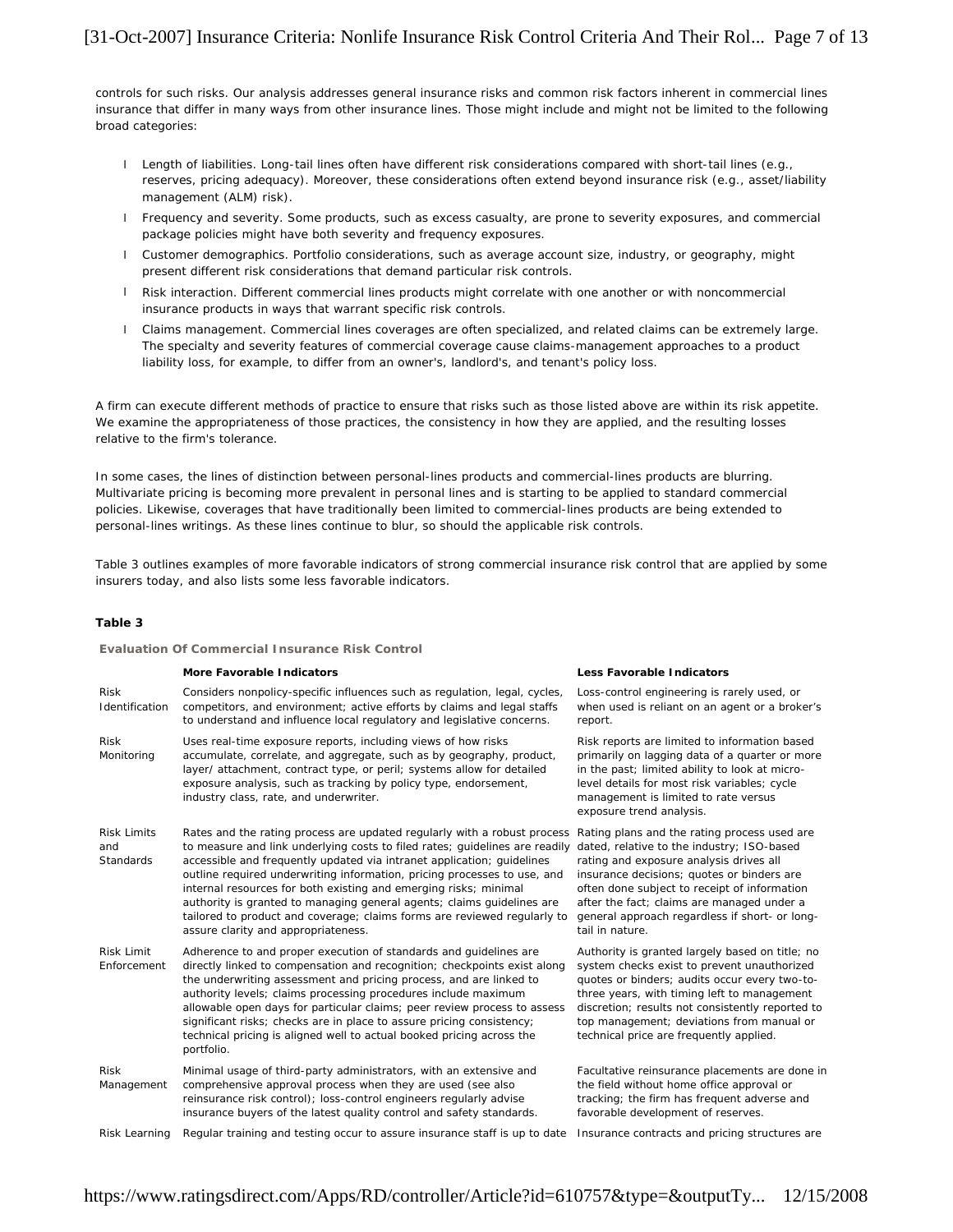in knowledge and awareness; pricing models and contract structures are dated and require several endorsements to frequently updated to reflect new research, findings, or market conditions; insurance professionals are actively engaged with reinsurers is limited to compliance exercises and and specialty carriers when new products are considered.

bring to current standards; the audit process evaluation.

# **Reinsurance Risk Control**

Standard & Poor's defines reinsurance risk as the group of insurance offerings traditionally written to indemnify other insurance companies and reinsurers. Reinsurance is structured in various ways, such as treaty, facultative, excess of loss, and quota share.

As part of our assessment of nonlife insurance risk control, Standard & Poor's might examine the effectiveness and appropriateness of controls surrounding reinsurance writings. In addition to traditional reinsurers, some insurers have risk in this area. As with the other sections, the relevance and significance of the risk dictates the level of focus during our evaluation.

Examination of a reinsurer's risk controls includes an assessment of its approach to general insurance risks. As an extension to that analysis, these firms are informed of their inherent reinsurance risks and of the related controls for such risks. Our analysis addresses general insurance risks and common risk factors inherent in the various types of reinsurance, which in many ways differs from other insurance lines. Those might include and might not be limited to the following broad categories:

- l Length of liabilities. Long-tail lines often have different risk considerations compared to short-tail lines (e.g., reserves, pricing adequacy). Moreover, these considerations often extend beyond insurance risk (e.g., ALM risk).
- l Treaty versus facultative. Treaty programs usually don't afford the per-risk analysis of facultative writings. However, treaty underwriters may be more engaged with the primary carriers insurance risk-control process.
- l Excess of loss versus quota share. Loss ratio stabilization is a common reason for entering into excess of loss treaties. With quota share arrangements, reinsurer's and primary carrier's risk-sharing is more aligned. Such structural differences demand specific risk analytics.
- l Catastrophe versus noncatastrophe. Programs structured to meet working layers of expected losses require different pricing, underwriting, and reserving approaches relative to programs structured for catastrophes.
- l Reinsurance function. Capacity expansion, surplus relief, and catastrophe protection are common reasons cedents will use reinsurance. Reinsurance usage may be an extension of a buyer's capital management process. These varying intents may require different risk controls.
- l Retrocessions. Retrocession is reviewed similarly to traditional reinsurance, but considering the additional data quality demands, modeling complexity, and potential volatility concerns, it creates the need for particular risk controls to mitigate the potentially higher risk profile.

There are different methods of practice that a reinsurer can execute to ensure that any risks, such as those listed above, are within the firm's risk appetite. We look at the appropriateness of those practices, the consistency with which they are applied, and the resulting losses relative to the firm's tolerance.

Table 4 outlines examples of more favorable indicators of strong reinsurance risk control that are applied by some reinsurers today and examples of less favorable indicators.

#### **Table 4**

**Evaluation Of Nonlife Reinsurance Risk Control**

|                                               | More Favorable Indicators                                                                                                                                                                                                                                                                                                                                                                  | Less Favorable Indicators                                                                                                                                                                                                                                                                                                                     |
|-----------------------------------------------|--------------------------------------------------------------------------------------------------------------------------------------------------------------------------------------------------------------------------------------------------------------------------------------------------------------------------------------------------------------------------------------------|-----------------------------------------------------------------------------------------------------------------------------------------------------------------------------------------------------------------------------------------------------------------------------------------------------------------------------------------------|
| <b>Risk</b><br>Identification                 | A robust process exists to screen submissions for<br>inconsistencies.                                                                                                                                                                                                                                                                                                                      | No process exists to screen submissions for<br>inconsistencies.                                                                                                                                                                                                                                                                               |
| <b>Risk</b><br>Monitoring                     | Ceding-company audits for exposure confirmation have formal<br>schedules; capacity utilization is actively tracked and measured<br>against capital levels; capacity is allocated based on a formal<br>and comprehensive process; projected ultimate loss reports can<br>be developed within days of a significant event.                                                                   | Ceding-company exposure audits typically occur only<br>at policy inception; typically, it takes several weeks or<br>more to understand the ultimate impact of a stress<br>event; capacity utilization is not actively tracked.                                                                                                                |
| <b>Risk Limits</b><br>and<br><b>Standards</b> | Guidelines outline required underwriting information, including<br>required ceding company underwriting experience and claims<br>management standards, required ceding company pricing<br>standards and modeling capabilities, minimum premium levels,<br>and target industry classes; underwriting and pricing systems for<br>both treaty and facultative covers use common platforms and | All limits are soft and broad. Guidelines vary<br>significantly by region for similar products; limits are<br>extremely broad or extremely tight, and as a result,<br>less effective; reserve levels are developed using one<br>process, which is rarely reviewed by external parties<br>beyond a compliance exercise; the level of actuarial |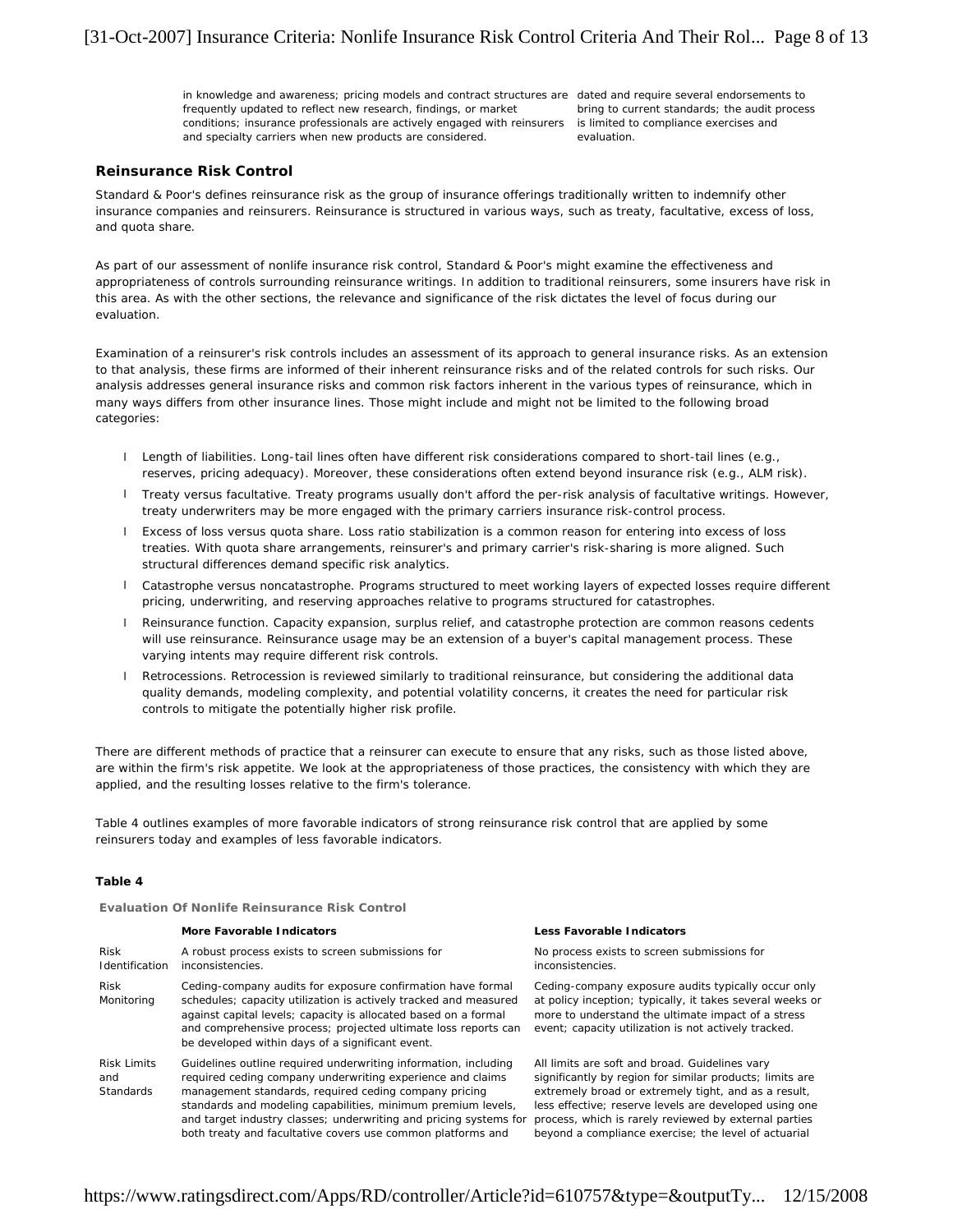are managed centrally for the organization; reserving practices are frequently updated; large actuarial staff; robust interaction with ceding company claims, actuarial, and underwriting staffs.

Risk Limit Enforcement Frequent audits of ceding company's underwriting, reserving, and claims management practices. Risk Management There is a comprehensive process to understand known and potential correlations throughout the reinsurer's risk portfolio; there is a robust arbitration process that includes dedicated and

specialty legal and claims staff; multidiscipline discussions of current and evolving risks are commonplace, particularly for larger treaties. This includes internal discussions and training of customers.

Risk Learning Processes and procedures are actively updated to reflect industry best practices; regular training is required.

support seems misaligned to the level of written premium; infrequent interaction with ceding company claims, actuarial, and underwriting staffs.

Ceding company operations audits typically occur at policy inception only.

Minimal dialogue between facultative and treaty underwriting groups; alternative loss transfer mechanisms never considered; infrequent communication with insurer's underwriting and pricing staffs.

Processes and procedures updates lag the industry; ongoing training is voluntary.

# **Catastrophe Insurance Risk Control**

Standard & Poor's defines catastrophic (Cat) risk as the group of insurance offerings traditionally written to address extreme events where resulting damages or injuries are vast and disastrous. Events can be naturally made, such as tornadoes, floods, or earthquakes, or they can be man-made, such as an accidental explosion or an act of terrorism. These events are typically infrequent in occurrence, but significant in loss potential. Moreover, writers of commercial lines, personal lines, and reinsurance lines may all face catastrophe risks within their insurance portfolio.

In addition to our assessment of general insurance risk control, Standard & Poor's examines the effectiveness and appropriateness of controls surrounding Cat risk. The extent of this analysis depends on the applicability of this risk to the company's risk portfolio.

Our analysis explores controls for common risk factors inherent with Cat risk writers. Broad areas of consideration may include:

- l Risk correlations. Insurance risks often have inherent correlation risks. These correlations tend to be even more pronounced during extreme events.
- l Modeling risk. Quantifying exposures and potential losses related to Cat events is an imperfect science, and even the best modeling efforts are susceptible to errors, misuse, or abuse.

There are different methods of practice that a reinsurer can execute to ensure that risks are within the firm's risk appetite. We examine the appropriateness of those practices, the consistency in how they are applied, and the resulting losses relative to the firm's tolerance.

Table 5 outlines examples of more favorable and less favorable indicators of strong catastrophic risk control that are applied by some insurers and reinsurers today, as well as some less favorable indicators.

#### **Table 5**

**Evaluation Of Nonlife Catastrophe Risk Control**

|                                     | More Favorable Indicators                                                                                                                                                                                                                                                                                                                                                    | Less Favorable Indicators                                                                                                                                 |
|-------------------------------------|------------------------------------------------------------------------------------------------------------------------------------------------------------------------------------------------------------------------------------------------------------------------------------------------------------------------------------------------------------------------------|-----------------------------------------------------------------------------------------------------------------------------------------------------------|
| Risk<br>Identification              | A formal process exists to audit exposures and potential Cat risk; a<br>formal environmental scanning process exists to assess emerging risks<br>and their potential for large-scale impacts.                                                                                                                                                                                | No consistently applied proce<br>identify and distinguish Cat r<br>process or capability to conte<br>or evolving risks.                                   |
|                                     | Risk Monitoring Process and outputs are occasionally vetted through third parties; both<br>internally and externally developed models are used, and often different<br>models are used to validate output ranges; stress tests consider gross<br>and net limits; modeling contemplates impact of demand surge, storm<br>surge, or fire following on PMLs (even if excluded). | Scenarios or considerations r<br>excluded losses are not exan<br>are tracked through a few de<br>scenarios: reliance on one m<br>all risk considerations. |
| Risk Limits and<br><b>Standards</b> | Multiple pricing structures and models are used for complex risks; both<br>deterministic and stochastic models are used in the risk-assessment<br>process.                                                                                                                                                                                                                   | The firm uses one model and<br>approach that uses dated as:<br>relative to the industry.                                                                  |
| Risk Limit<br>Enforcement           | Cat capacity is restricted to areas where underwriting and pricing<br>information is most robust                                                                                                                                                                                                                                                                             | Cat capacity allocation is rare<br>the board level.                                                                                                       |
| Risk<br>Management                  | Engaged with local emergency response groups for areas with highest<br>concentrations; catastrophe reinsurance and risk-transfer vehicles are<br>used consistently and in consideration of company tolerance; central                                                                                                                                                        | Limited dialogue with local e<br>response units; ad-hoc use o<br>mechanisms; no clear strate                                                              |

pplied process exists to iguish Cat risks; ineffective lity to contemplate emerging

siderations reflecting re not examined; exposures ah a few deterministic te on one model's output for tions.

model and one modeling es dated assumptions dustry.

ation is rarely discussed at

with local emergency d-hoc use of risk-transfer clear strategy exists for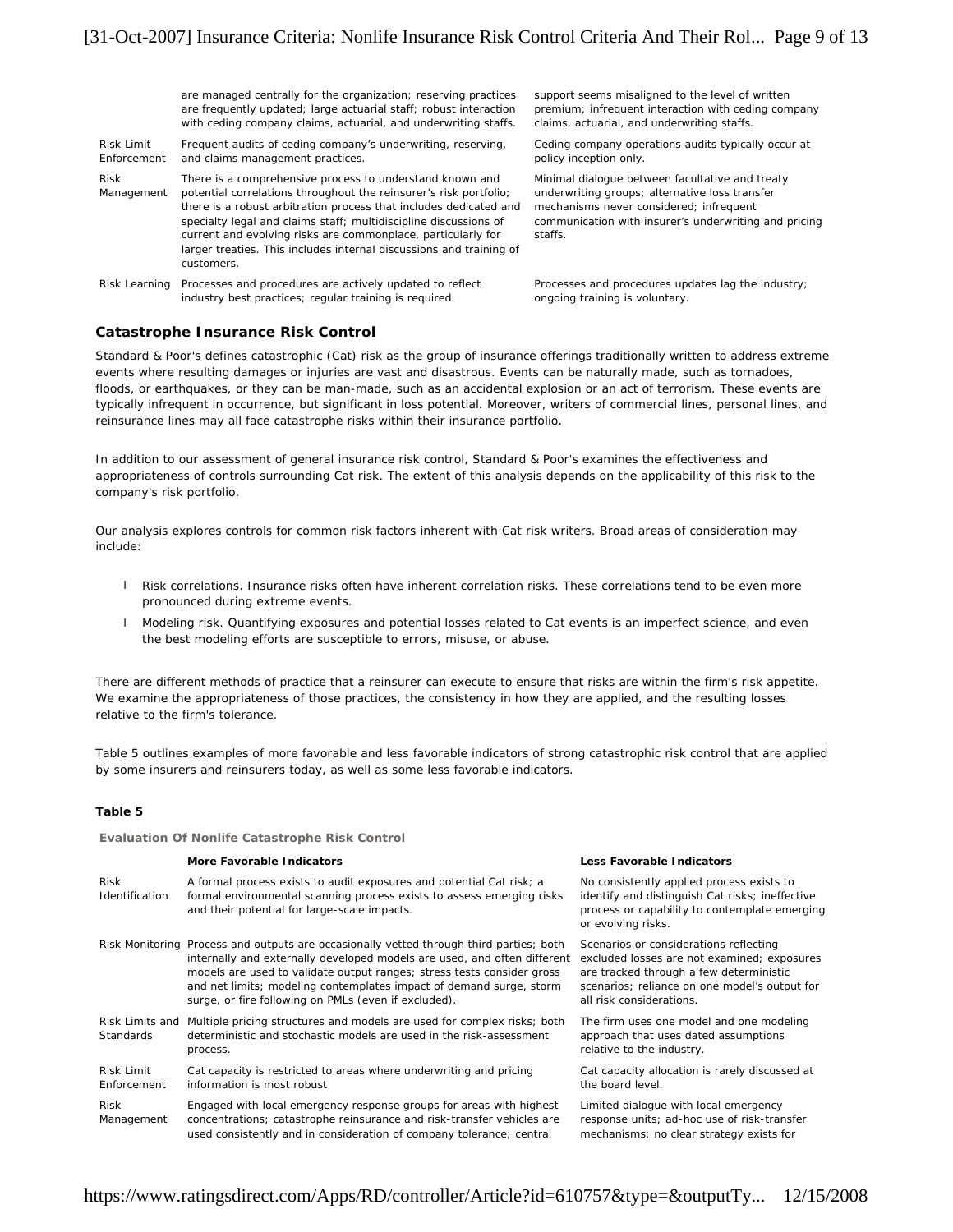oversight of risk-transfer execution. The research oversight of risk-transfer execution. The reinsurance placements, with decisions left to local business units.

Risk Learning Active research into evolving construction practices and the ultimate impact of extreme event damages; modeling updates are frequent and not dependent on vendor updates.

Learning process is often reactive and limited to information provided by third parties; model updates limited to vendor-initiated updates.

# **Cycle Management**

Effective management of insurance risk throughout the underwriting cycle is perhaps the single greatest challenge of nonlife insurers. In a soft cycle, perspectives of good versus bad risks and sound risk taking may be more easily clouded by the influence of agents and brokers, customers, and investors. Stronger firms that are better able to manage through the cycle have proven mechanisms and processes in place that assure disciplined and stable pricing and terms over the course of the cycle. These mechanisms usually support proactive cycle-management action plans.

Strategies surrounding risk selection, terms and conditions, reserving and claims management, capital management, and investment returns are often adjusted as market conditions evolve. A significant part of Standard & Poor's assessment of risk control includes reviewing the firm's cycle-management plans, the effectiveness of the execution, and the insurer's ability to sustain targeted results at each point along the cycle.

There are broad themes upon which we look to gain perspective. Areas of consideration that serve as likely focal points for discussions and analysis surrounding an insurer's cycle management include the following:

# **Measuring and monitoring the cycle**

- l Reporting. Methods used to track trends with market rates and terms, including hit ratios, loss ratios, submission counts, renewal retentions, rate-per-exposure trends, and declination rates.
- l Research. Sources and uses of information to gauge competitor behaviors.

# **Cycle-management execution**

- l Contingency planning. The extent to which reference points and thresholds are used in the planning cycle to identify when to curb or extend writings, and how these triggering points are determined.
- l Implementation. The expected resource reallocation process, including movement of people, technology, and capital throughout the cycle. Practices used to maintain distributor relationships through difficult market conditions.

# **Standards and guidelines**

- l Underwriting decisions. Controls used to track and enforce appropriate risk selection may be adjusted as the cycle evolves. We examine how deviations from standard product structures and terms are assessed and tracked for new business and renewals.
- l Pricing decisions. Procedures used to develop technical pricing and the process to assess and track deviations from technical prices. Standards for inclusion of "free" coverages and the systems for enforcing those standards. Standards for granting multiyear guarantees of prices and the systems for enforcing those standards.
- l Claims management. Processes in place to monitor claims trends and loss reserves during the cycle and how this supports and is linked to underwriting and reserving. Timeliness of feedback loop between claims, actuarial, and underwriting and the plans to tighten that loop if an area is softening.
- l Exceptions. Authority delegation and retraction process as the cycle evolves. Review of the escalation process for deviations from standards, limits, or preferred risks.

# **Compensation and incentives**

- l Internal. The extent to which top-line growth or new business production is linked to financial incentives for underwriting staff. How incentives change as market conditions change. The extent to which there is a healthy exchange between the marketing staff and the risk-control staff.
- l External. Review of primary and alternative distribution channels and the related direct distribution costs, such as commissions or profit-sharing arrangements. We also consider indirect costs, such as the effect of packaging lowprofit products to secure high-profit products.

Table 6 outlines examples of more favorable indicators of sound cycle management and examples of less favorable indicators of cycle management practiced in the nonlife insurance sector.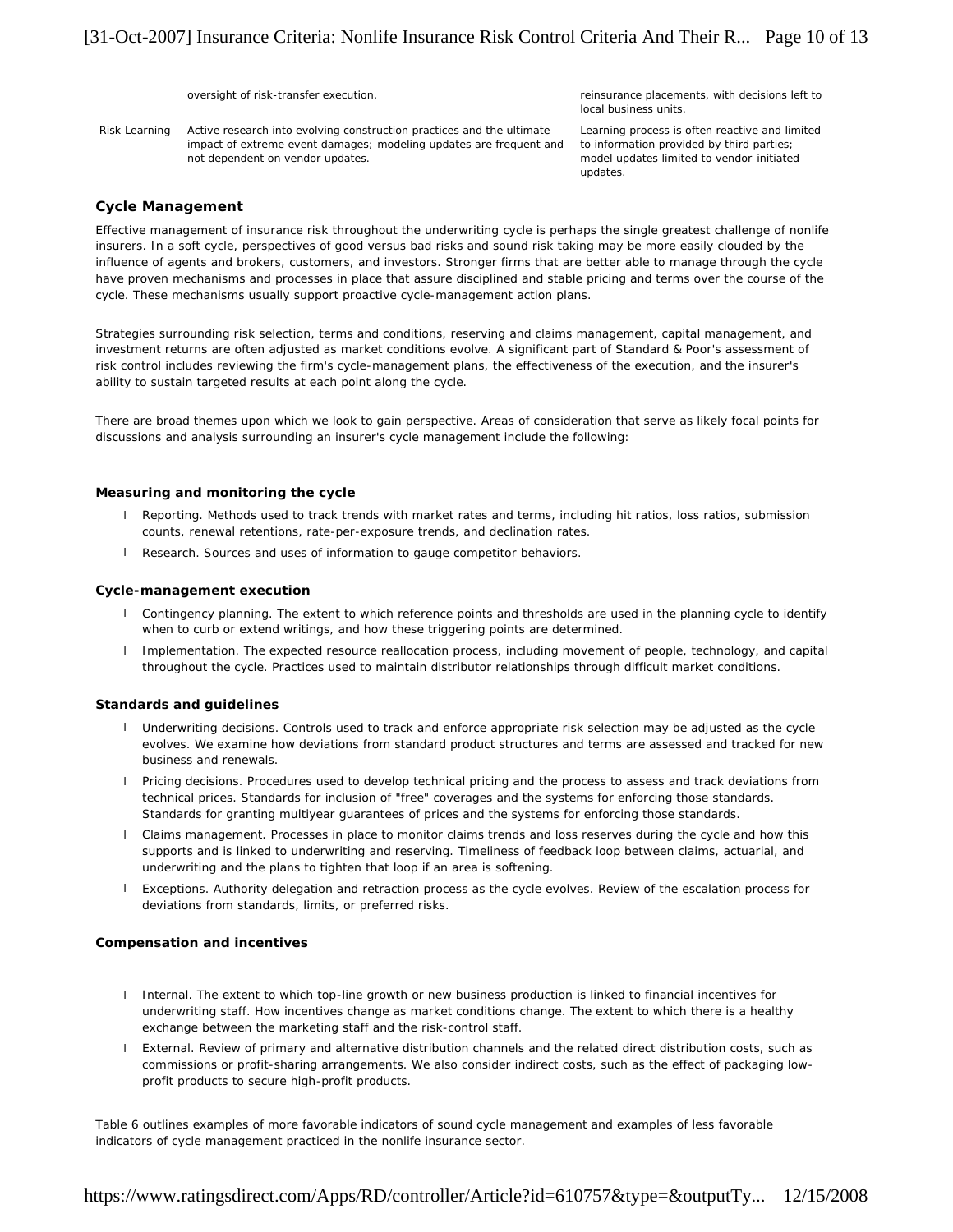# **Table 6**

**Evaluation Of Insurance Cycle Management**

|                                  | More Favorable Indicators                                                                                                                                                                                                                                                                                                                                                                                                                                                                                                                                                                                                  | Less Favorable Indicators                                                                                                                                                                                                                                                                                                                                                                                                                                                                                                |
|----------------------------------|----------------------------------------------------------------------------------------------------------------------------------------------------------------------------------------------------------------------------------------------------------------------------------------------------------------------------------------------------------------------------------------------------------------------------------------------------------------------------------------------------------------------------------------------------------------------------------------------------------------------------|--------------------------------------------------------------------------------------------------------------------------------------------------------------------------------------------------------------------------------------------------------------------------------------------------------------------------------------------------------------------------------------------------------------------------------------------------------------------------------------------------------------------------|
| Monitoring the<br>Cycle          | Current rates are measured against technical price under<br>current and expected loss costs; real-time views on loss<br>ratios, hit ratios, submission rates, quote rates, and<br>declination rates, and trends seen in each; active research<br>process via multiple media outlets and information sources to<br>gauge market pricing actions and competitor behaviors.                                                                                                                                                                                                                                                   | Current rates are measured against rates at the prior<br>soft cycle for appropriateness; business flow is tracked<br>infrequently and not shared among business units; no<br>targets exist for such business flow metrics as loss<br>ratios, hit ratios, submissions, and percent quoted or<br>declined; legal and regulatory influences are rarely<br>considered or are not fully understood until well after a<br>significant change in law or case ruling.                                                            |
| Cycle<br>Management<br>Execution | Planning cycle reflects flat-to-negative growth for softly priced<br>lines; bottom-line market share outweighs top-line market<br>share; the insurer's expected losses are actively tracked<br>against industry-expected losses; there are predetermined<br>floors for minimum adequate pricing levels: as floors are<br>reached, actions are triggered to curb writings and reallocate<br>capital and capacity; alternative resource utilization plans are<br>in place and triggered when product pricing becomes<br>unfavorable; actions to curb writings reflect legal, regulatory,<br>and infrastructure implications. | Writings are maintained to cover expense costs;<br>benefits of market share outweigh pricing concerns;<br>losses relative to the industry are usually tracked ex-<br>post; in-place processes for responding to cycle changes<br>are largely reactionary, and regulations may prevent the<br>preferred action; no contingency plans are developed to<br>respond to cycle variations.                                                                                                                                     |
| Standards and<br>Guidelines      | Authority levels are restructured as cycles change or<br>tolerance levels change; minimum rates and terms are hard-<br>coded into quote and binding systems and are adjusted by<br>senior management as the cycle evolves; pricing trends are<br>linked directly to the reserve development process where<br>cycle conditions alter reserving assumptions; a conservative<br>approach is taken to reserve releases of favorable years.                                                                                                                                                                                     | Lowering retentions, with little effect on premium or<br>rate; authority levels are reduced only when cycles<br>harden; extensive use of multiyear policies; expanding<br>capacity or limits to secure additional premiums in order<br>to offset rate reductions; structural changes to sustain<br>premium levels, such as moving to occurrence from<br>traditional claims-made policies, extensive guaranteed<br>cost provisions for large long-tail writings, replacement<br>cost versus actual cash value provisions. |
| Compensation<br>and Incentives   | Adherence to underwriting fundamentals and audit results<br>drive rewards and compensation of underwriting staff and<br>business unit management; distributor compensation is linked<br>to top- and bottom-line growth; distributor compensation is<br>linked to the risk profile characteristics of submissions.                                                                                                                                                                                                                                                                                                          | Top-line growth, new business production, and renewal<br>retention goals are significant drivers of underwriter<br>performance reviews; bonuses of claims and actuarial<br>staff linked to firm growth; producer compensation has<br>no linkage to portfolio loss performance; quid pro quo<br>arrangements with producers by writing less desired<br>business to secure or retain highly desired business.                                                                                                              |

# **New Venture Risk**

New ventures include the launch of a new product, entering into a new market or territory, starting a joint venture, and even, sometimes, a divestiture. The ERM process is highly important in many of these situations.

Standard & Poor's views favorably the use of a formal new venture approval process that documents the due diligence and implementation steps to be applied to all new ventures. This is highly important, primarily because there are often no existing risk-control processes or measures that apply to a completely new venture. Moreover, Standard & Poor's considers the new venture track record of the firm. Those firms that have a clearly articulated strategy and risk-control process surrounding past successfully executed new ventures are viewed favorably.

These processes will sometimes specify standards for many of the types of issues mentioned here, along with standards for review of the new venture proposal by managers of the various departments and functions affected by the new venture. The items below focus solely on the risk and risk-management aspects of a new venture approval and implementation process.

In the due diligence phase of the new venture process, Standard & Poor's looks for a robust process for identifying all the potential risks of the new venture. If the new venture is significantly outside the experience of the firm, it may be necessary for the firm to acquire outside expertise to assist with that analysis. If the firm has a robust internal ERM framework, a major part of this risk-identification process might be to identify which of the risks that have already been identified within the firm are present in the new venture.

For property or casualty products or lines of business, we thoroughly analyze all coverages offered under the policy and make a clear determination on how losses can occur and what the associated costs of these losses are. These include both direct and indirect costs, such as legal costs. Policy design in P/C is also particularly relevant, as the risk for a broad interpretation of coverage is higher than for life products. This is particularly so in all-events policies, where only certain risks are explicitly excluded, or with an entirely new product offering where intended coverages and policy language have not been tested against unintended claims.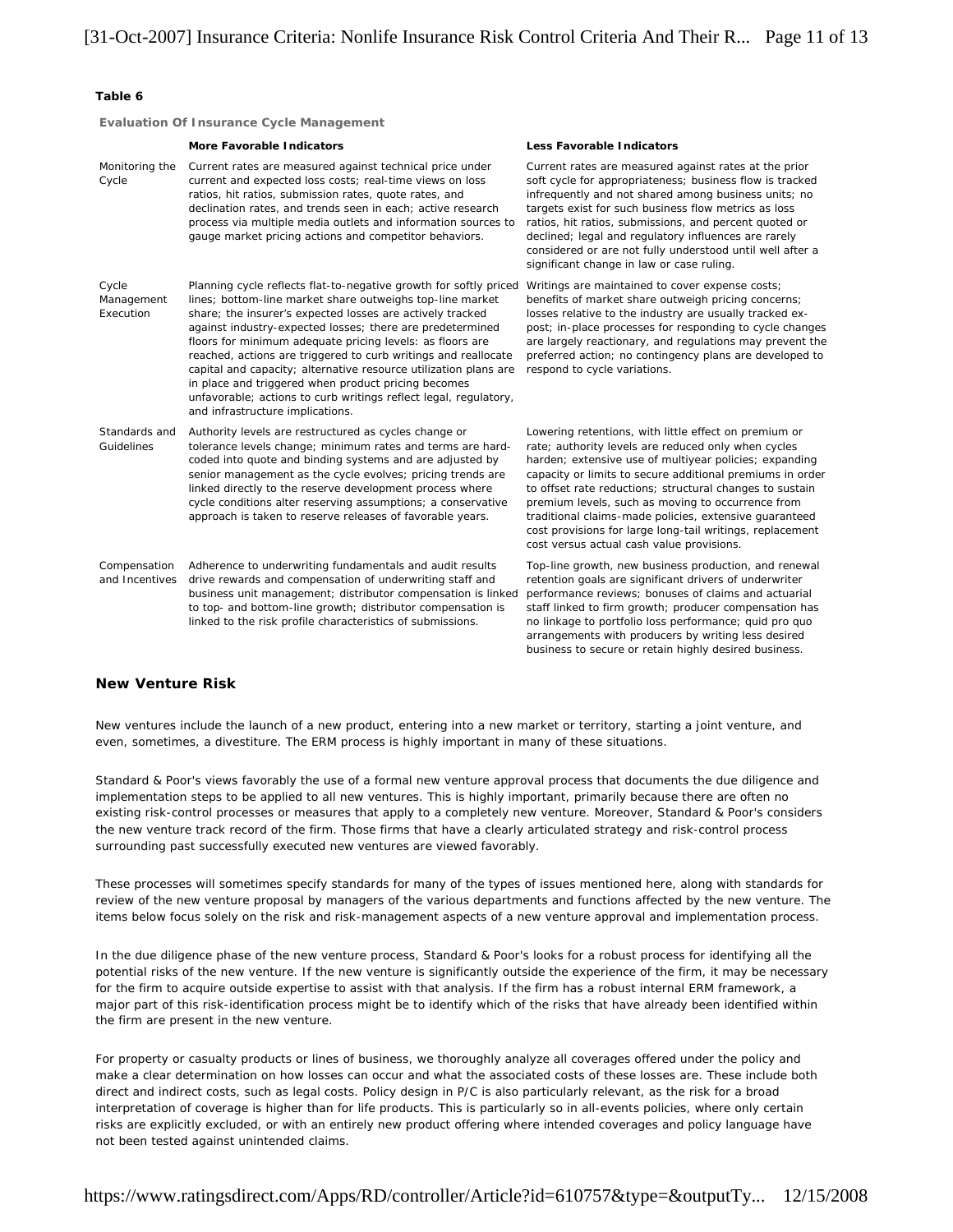After identifying the risks, Standard & Poor's determines whether the firm has made plans to monitor all the risks. The monitoring might be in terms of direct measures of risk, where they are able to directly measure risk because of existing processes for risk assessment, or it might be in terms of less direct key risk indicators. Management must decide when the monitoring of these risks will be integrated into existing risk-monitoring reports. In some cases, management decides to keep separate reports on a new venture for a period of time; in others, the new venture is immediately integrated into existing reports. In situations where a specific risk-assessment process is indicated, the firm may decide that the new venture requires the development or acquisition of additional risk-assessment tools.

Sound practices in new-venture risk management include a methodical assessment of pricing adequacy. Complex benefits structures and open-wording policies often increase the risks of mispricing, as it can be difficult to correctly evaluate embedded options and risks. Pricing should be done by modeling all identified risks, using methodologies that vary from simple stress test assumptions to stochastic scenarios, depending on the complexity of the risk and the available data. The pricing process often includes an assessment of the capital requirement for the new products. This allows the risk-adjusted profitability of a product to be assessed, which should be one of the first considerations when launching a new product or entering a new business line.

Once the risks have been identified and methods for monitoring them have been determined, some firms assess the potential effect of the new venture on the risk profile of the firm. The firm is viewed favorably if it is able to articulate the expected changes to its risk profile, as well as any ways that the new venture creates additional risks that require inclusion in existing risk-control processes or the development of new risk-control processes. Best practice would be for the firm to have in place a view of the point in the implementation of the new venture when such actions would be triggered. Once the venture has reached a stage where the risks are large enough to be material within the firm's risk-control framework, Standard & Poor's would expect to find a full limit system ready for implementation, consistent with the other risk-limit systems of the firm. This would include a full set of governance processes for limit enforcement and for actions following breaches of limits. The likely risk-management tools to be used to keep the risks within the limits are usually identified in advance.

In addition, Standard & Poor's checks to see if the firm is developing a complete link between existing risk-management guidelines and the risks of the new venture, identifying where those guidelines are insufficient and filling those holes.

Before the decision is made to implement the new venture, many firms have a formal sign-off process, in which senior officers are called upon to agree that the venture meets firm standards and guidelines, including those for risks, reward for any risks that will be retained, the ability to cover within the revenues of the venture the costs of risk-management and risk-monitoring activities, and the likelihood that risks can be maintained within the firm's risk tolerances using the proposed methods.

Governance aspects are of particular relevance in the new-venture process, particularly for large insurance groups. Sound practices may include:

- l Full involvement of local top management, including product, technical, investment, and local risk managers, with the designation of an individual responsible for the risk management of the product.
- l An appropriate standardized decision-making process, which includes all aspects illustrated above and allows senior management/the executive committee to assess all consequences of launching the new product before giving the final sign-off.
- l For large insurance groups, once the local approval process is completed, the new venture report is submitted to the company's group risk-management section.
- l Group risk management gives final approval on the new venture's risk/return profile; the valuation framework used for pricing (which should be consistent throughout the group); the risk-mitigation techniques to be used (particularly as far as reinsurance is concerned); and local risk-management activities.
- l Group risk management addresses such group risk considerations as overall risk tolerance, accumulation, concentration, and diversification. Group risk management may have a veto if, when accumulated at group level, the new venture represents an unacceptable level of risk.

Standard & Poor's would want to understand how the firm expects to monitor and manage the implementation risk. During the implementation process, the firm is expected to be alert for signs that any of the assessments of risk made during the due diligence phase are materially in error. In addition, Standard & Poor's finds it favorable whenever an insurer is alert to the possibility of unexpected risk when a new venture is much more successful than expected.

Analytic services provided by Standard & Poor's Ratings Services (Ratings Services) are the result of separate activities designed to preserve the independence and objectivity of ratings opinions. The credit ratings and observations contained herein are solely statements